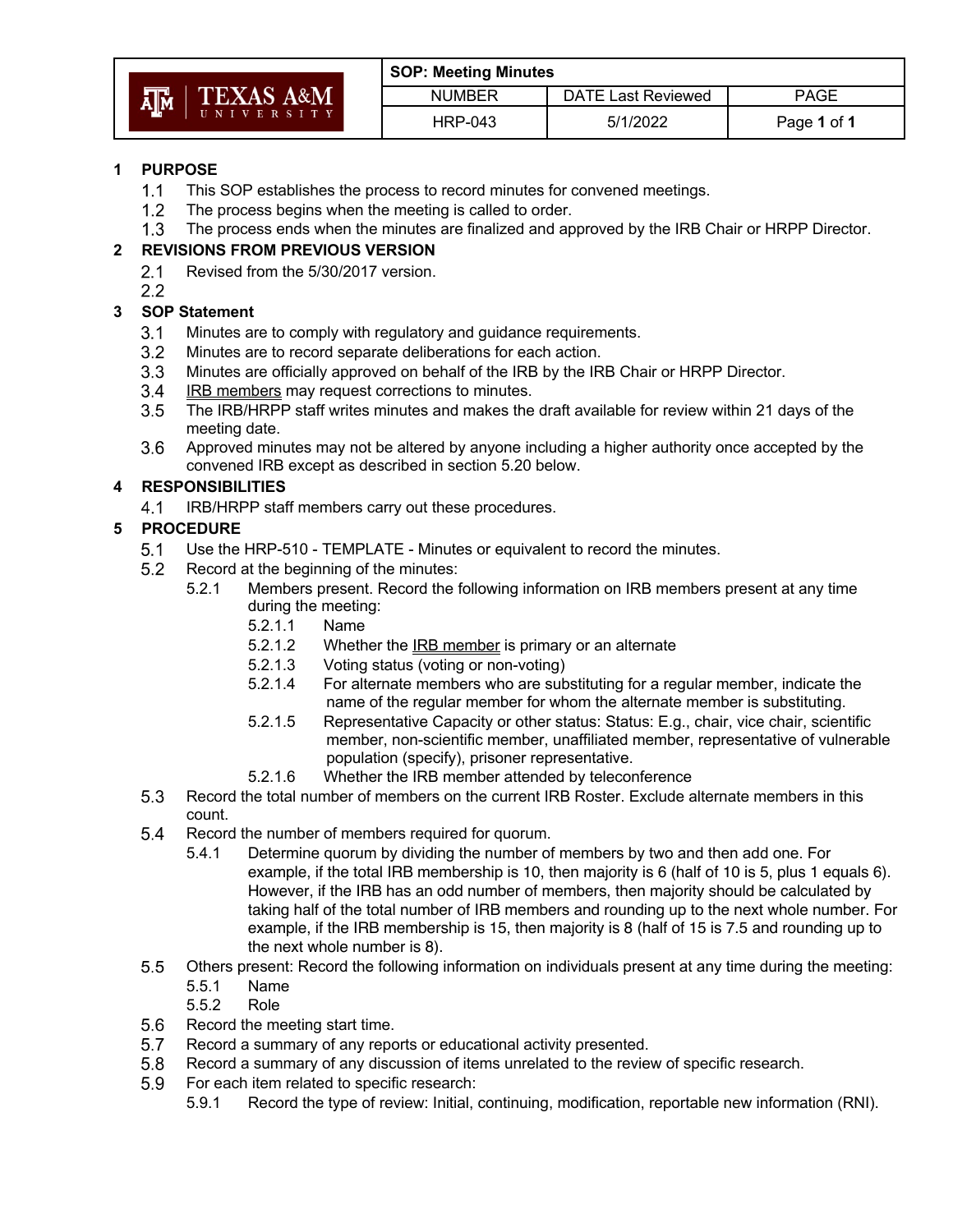|                | <b>SOP: Meeting Minutes</b> |                    |             |  |  |
|----------------|-----------------------------|--------------------|-------------|--|--|
| TEXAS A&M<br>哑 | <b>NUMBER</b>               | DATE Last Reviewed | <b>PAGE</b> |  |  |
| UNIVERSITY     | <b>HRP-043</b>              | 5/1/2022           | Page 2 of 1 |  |  |

- 5.9.2 Record relevant information about the research:
	- 5.9.2.1 Study Title
	- 5.9.2.2 Principal Investigator
	- 5.9.2.3 IRB number
	- 5.9.2.4 IND or IDE, if any
	- 5.9.2.5 Funding Source
	- 5.9.2.6 Documents reviewed
- 5.9.3 If any item is not acted upon, record the reason. Example: loss of quorum.
- 5.9.4 If a consultant provided a report, summarize the key information provided.
- 5.9.5 If there were controverted issues where IRB members expressed a difference of opinion summarize the issue. For each issue indicate the resolution or indicate that there was none.
- 5.9.6 If no controverted issues, indicate "None."
- 5.9.7 Record Additional Information and Notes: Summarize issues useful to understand the agenda item when needed. For example, a brief history of recent IRB actions.
- 5.10 For each submission reviewed record the motion as appropriate:
	- 5.10.1 Motion:
		- 5.10.1.1 Approved,
		- 5.10.1.2 Modifications Required to Secure Approval,
		- 5.10.1.3 Deferred,
		- 5.10.1.4 Disapprove,
		- 5.10.1.5 Suspension, or
		- 5.10.1.6 Termination.
	- 5.10.2 For a motion of Approve or Modifications Required to Secure Approval related to an initial or continuing review add the following:
		- 5.10.2.1 The Approval Period
			- 5.10.2.1.1 Use HRP-302 WORKSHEET Approval Intervals to calculate approval period.
		- 5.10.2.2 Risk Level: Minimal Risk or more than Minimal Risk.
		- 5.10.2.3 Special determinations and study specific findings that require documentation: If the research involves waiver or alteration of consent, waiver of written documentation of consent, children, pregnant women, neonates, Prisoners, or cognitively impaired adults, enter "See attached Supporting Documents" and ensure that the corresponding completed checklist is uploaded as a supporting document.
	- 5.10.3 For a motion of Approve or Modifications Required to Secure Approval related to a Modification:
		- 5.10.3.1 Risk Level: Minimal Risk or more than Minimal Risk.
		- 5.10.3.2 Any new special determinations and study specific findings not previously made that require documentation as indicated in section above.
		- 5.10.3.3 Any requirement for re-consent of subjects.
		- 5.10.3.4 If there are no special determinations that require documentation, indicate "None."
		- 5.10.3.5 Any rationale for any <Non-significant Risk Device> or <Significant Risk Device> determination.
	- 5.10.4 For the motion "Modifications Required to secure Approval" record the IRB's modifications required to secure approval and the reasons for those modifications.
	- 5.10.5 For the motion of "Deferred" record the IRB's reason and recommendations.
	- 5.10.6 For a motion of "Disapprove" record the IRB's reasons.
		- 5.10.6.1 If no recommended changes, indicate "None."
	- 5.10.7 For Reportable New Information (RNI) determinations record as appropriate:
		- 5.10.7.1 Unanticipated Problem Involving Risks to Subjects or Others,